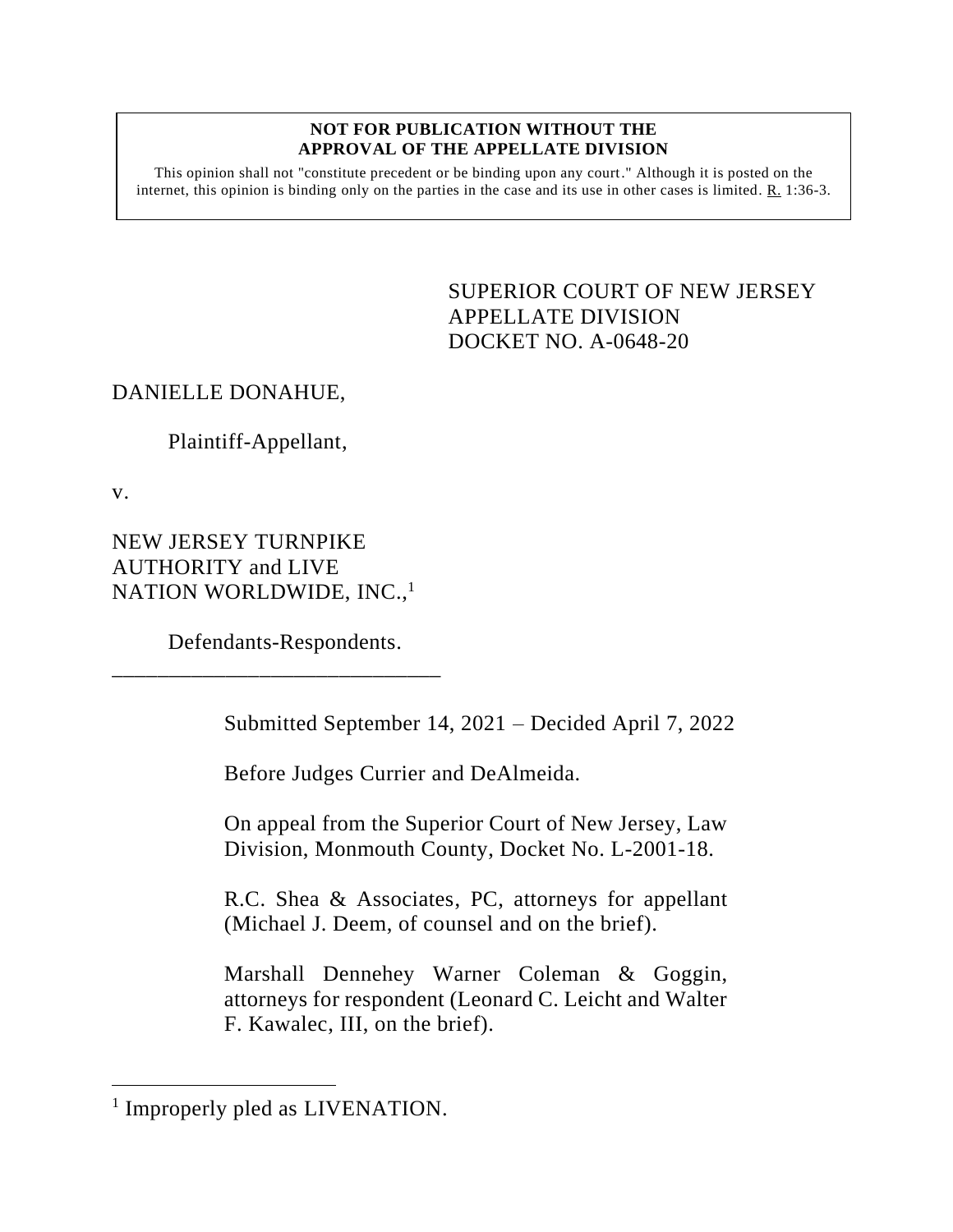### PER CURIAM

Plaintiff Danielle Donahue appeals from the October 21, 2020 order of the Law Division granting summary judgment to defendant Live Nation Worldwide, Inc. (Live Nation) in this slip-and-fall premises liability action. We affirm.

I.

The motion record, construed in the light most favorable to Donahue as the non-moving party, Brill v. Guardian Life Ins. Co. of Am., 142 N.J. 520 (1995), reveals the following facts. The New Jersey Turnpike Authority (NJTA) owns the PNC Bank Arts Center (PNC Center), a public entertainment venue in Monmouth County. PNC Center is a partially covered, open-air amphitheater. Closest to the stage is permanent arena seating mostly covered by a roof. Patrons may also purchase a ticket for lawn seating, which is a license to sit or stand on a bowl-shaped, sloped lawn behind the permanent seating. The natural grass lawn is not covered by a roof and is exposed to the elements. Patches of grass have been worn down, leaving exposed dirt.

On July 14, 2017, Live Nation, operating PNC Center as a lessee of NJTA, scheduled a concert for the facility. Donahue, who had previously attended events at the PNC Center for which she had lawn seating, purchased lawn seating tickets for herself and others for the concert. She knew rain showers were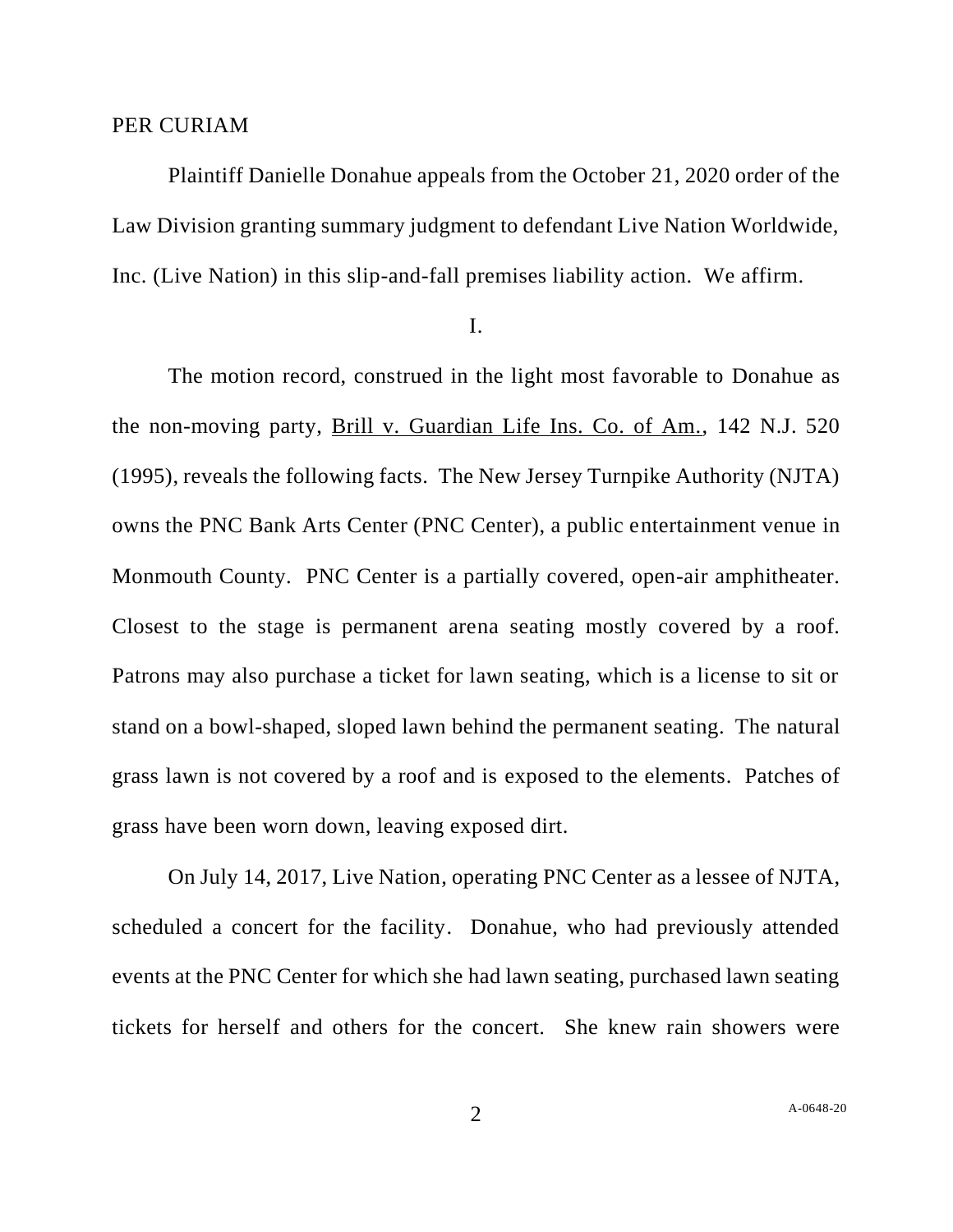forecast for that evening and that lawn seating was exposed to the elements. Donahue decided to wear flip-flops to the event.

Approximately five minutes after Donahue and her party found a place to sit on the lawn, it began to rain. She described the rain as "medium" and noticed that the ground was wet and muddy in spots.

About fifteen minutes after the rain began, Donahue walked across the wet, sloped, muddy lawn toward a concession stand. She slipped, fell, and was injured when her left foot slid out from under her in mud. Donahue described the slope in the area of the fall as "medium." During discovery, Donahue admitted that prior to the fall, she knew as a matter of "common sense" that muddy ground could be slippery and that she required no warning of that fact.

Donahue filed a complaint in the Law Division alleging that Live Nation breached its duty of reasonable care to her by not remediating a dangerous condition at the PNC Center of which it was, or should have been, aware. She sought damages for her injuries.

Live Nation moved for summary judgment, arguing that no reasonable jury could find, based on the evidence produced during discovery, that Live Nation had actual or constructive notice of a dangerous condition on NJTA's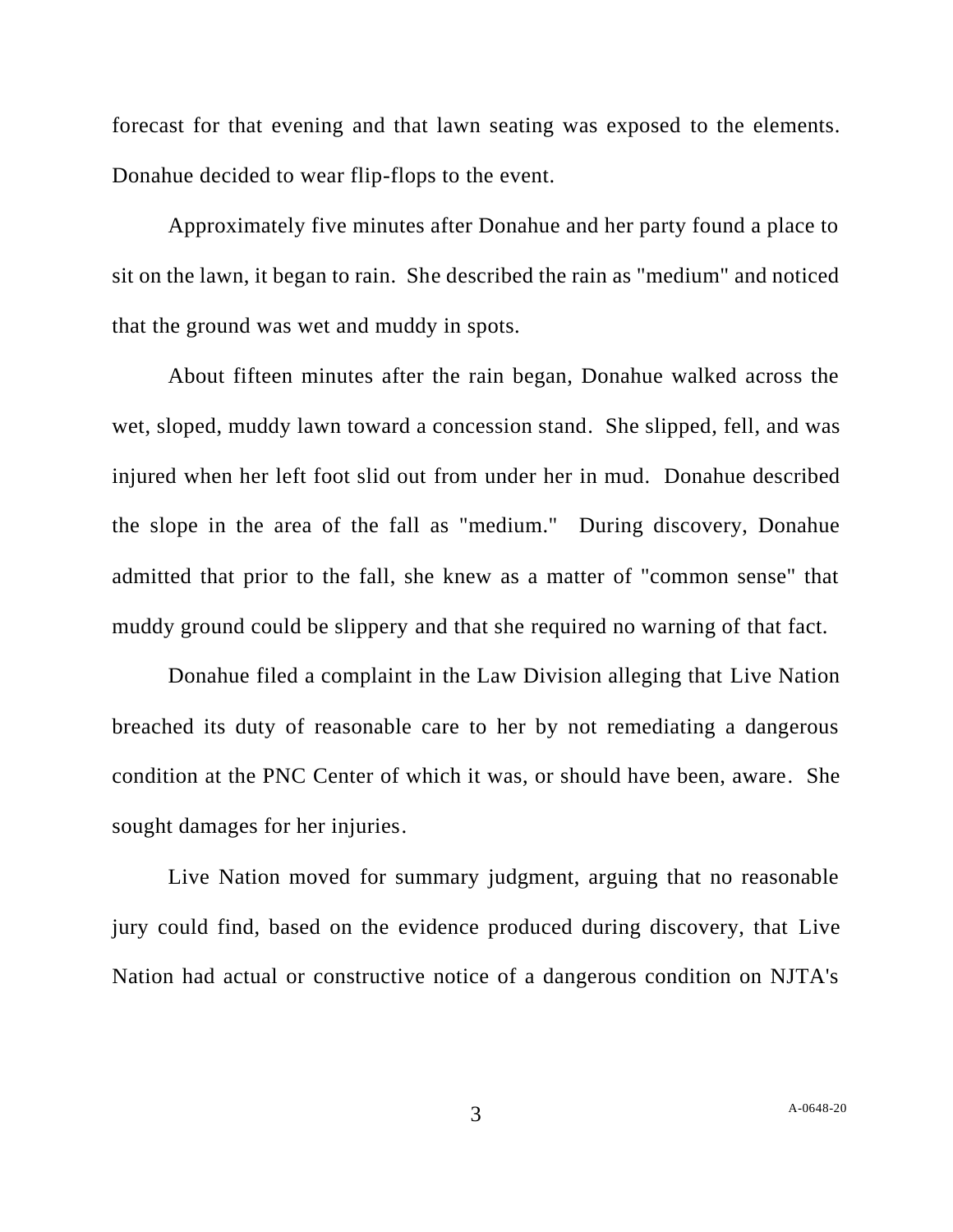property.<sup>2</sup> In addition, Live Nation argued that the expert report on which Donahue intended to rely was inadmissible because it contained a net opinion. That report stated that Live Nation was "aware, or should have been aware, of the hazardous conditions created by the combination of the steeply sloped surface of the lawn area, the poorly maintained condition of the lawn area, and the foreseeably wet conditions of the lawn area . . . ."

The trial court issued a written opinion granting Live Nation's motion. The court held that no reasonable jury could conclude that the muddy lawn was a dangerous condition of the PNC Center property. The court found that the muddy and slippery conditions were natural occurrences for a lawn that is exposed to a rainstorm. In addition, the court found that no reasonable jury could conclude that Live Nation breached a duty of care to Donahue in regard to the naturally occurring condition of the lawn area. The court noted that there is no action Live Nation could take to cure a muddy lawn while it was raining.

The court also concluded that the expert report on which Donahue relied was a net opinion. The court found that the expert observed the lawn two years after the fall and subsequent to NJTA's modification of the area through the

<sup>&</sup>lt;sup>2</sup> Live Nation does not dispute that it is responsible for the safety of the patrons at events it holds at the PNC Center. Donahue named NJTA as a defendant. She did not appeal the trial court order granting summary judgment to the authority.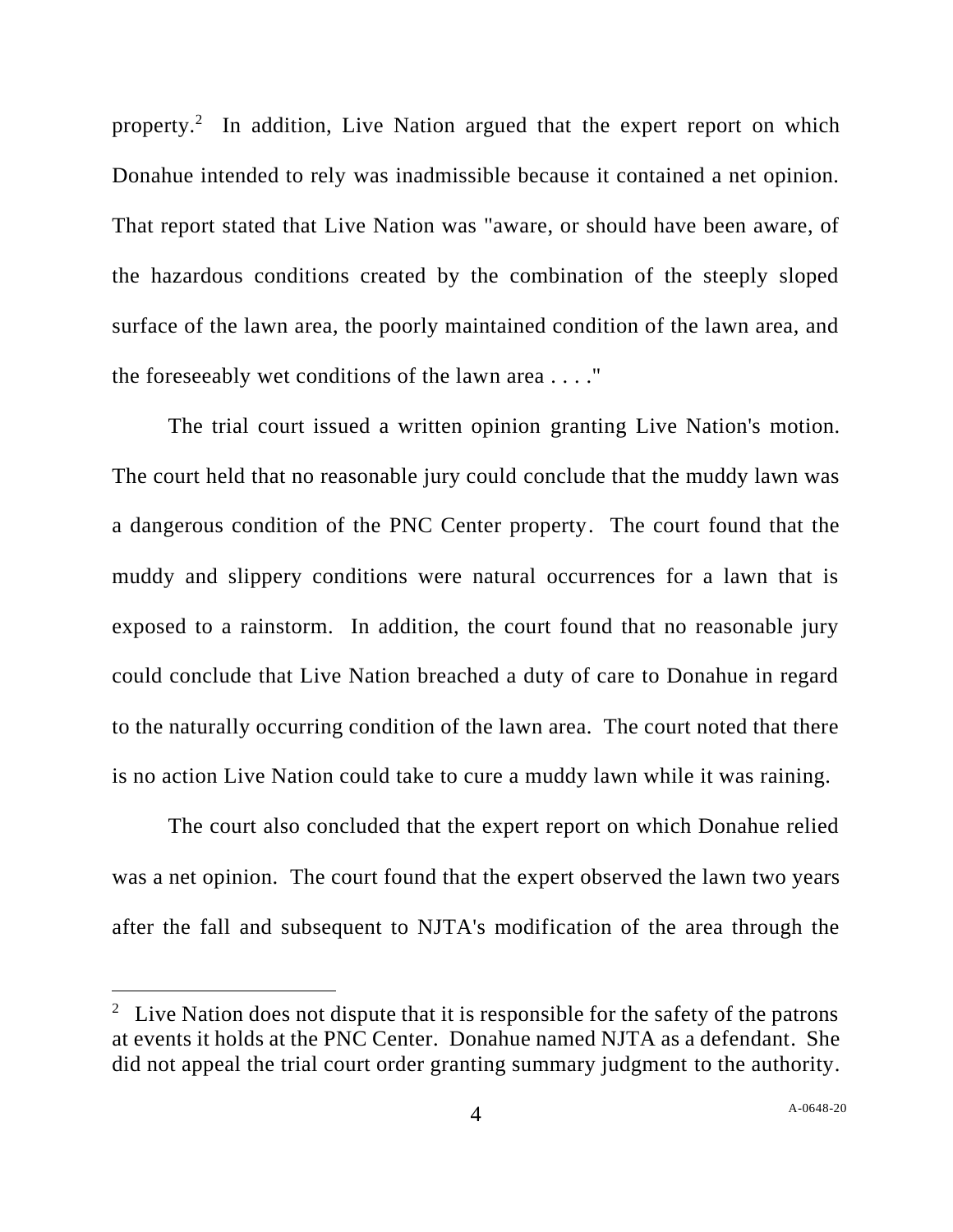addition of artificial turf. Thus, the court concluded, although the expert opined that the 11.1 to 11.5 degree of slope in the area of the fall during his inspection was a dangerous condition, "he cannot say if the slope was the same when the incident took place." In addition, the court observed that "[t]he report cites to no standard as to what degree of slope is permitted and does not opine that the slope in this portion of the lawn exceeds any applicable standard" for an open lawn seating area. The standards cited by the expert are applicable to areas of egress and areas other than open lawns.

An October 21, 2020 order memorializes the court's decision.

This appeal follows. Donahue argues the trial court erred by resolving genuine issues of material fact and rejecting the expert opinion she offered in opposition to the summary judgment motion.

### II.

We review the trial court's decision granting summary judgment de novo, using "the same standard that governs trial courts in reviewing summary judgment orders." Prudential Prop. & Cas. Ins. Co. v. Boylan, 307 N.J. Super. 162, 167 (App. Div. 1998). Rule 4:46-2(c) provides that a court should grant summary judgment when "the pleadings, depositions, answers to interrogatories and admissions on file, together with the affidavits, if any, show that there is no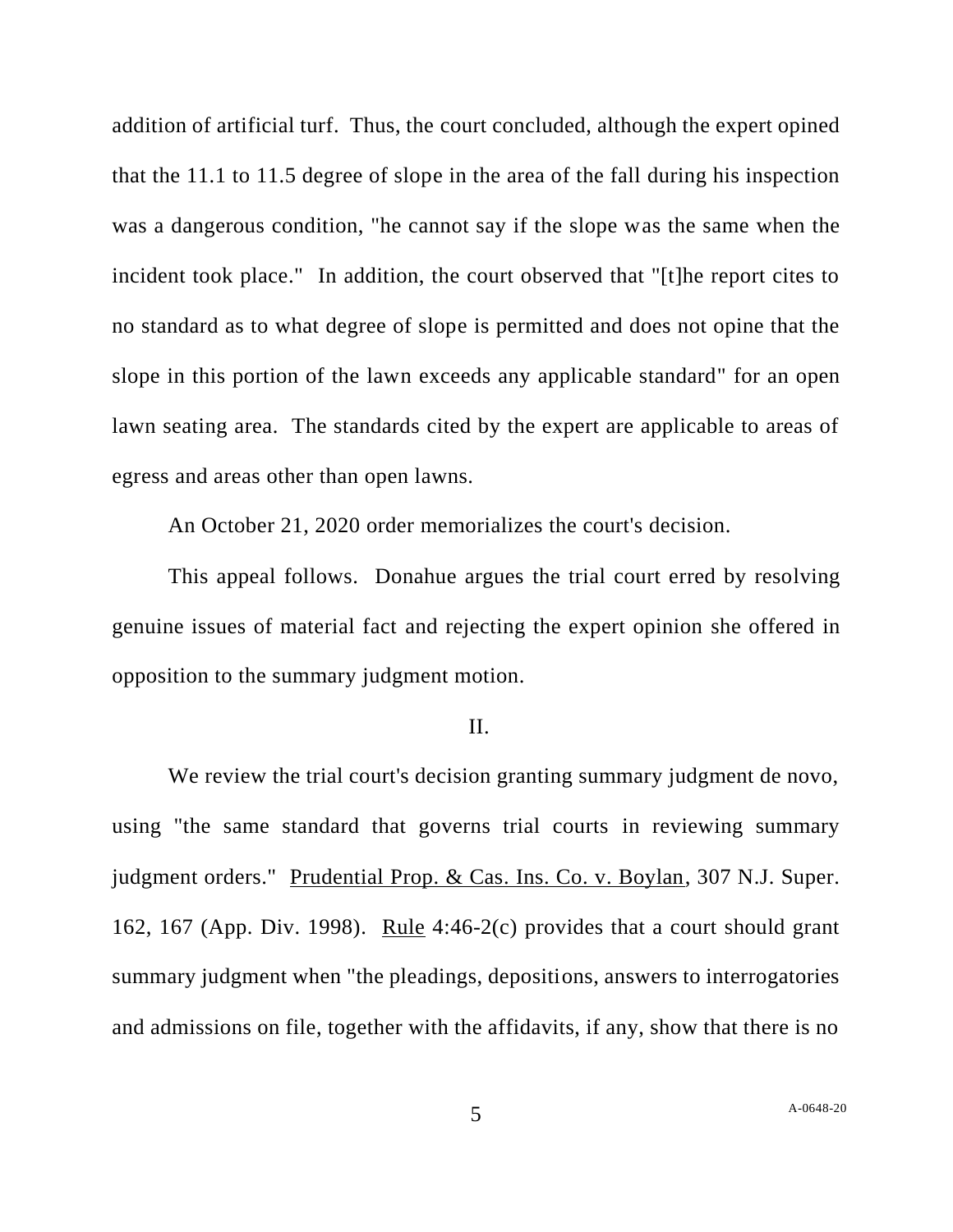genuine issue as to any material fact challenged and that the moving party is entitled to a judgment or order as a matter of law." "Thus, the movant must show that there does not exist a 'genuine issue' as to a material fact and not simply one 'of an insubstantial nature'; a non-movant will be unsuccessful 'merely by pointing to any fact in dispute.'" Prudential, 307 N.J. Super. at 167 (quoting Brill, 142 N.J. at 529-30).

In order to prove Live Nation's liability, Donahue needed to establish: "(1) a duty of care, (2) a breach of that duty, (3) actual and proximate causation, and (4) damages." Davis v. Brickman Landscaping, Ltd., 219 N.J. 395, 406 (2014) (quoting Jersey Cent. Power & Light Co. v. Melcar Util. Co., 212 N.J. 576, 594 (2013)). Because Donahue was a business invitee, Live Nation owed her "a duty of reasonable care to guard against any dangerous conditions on [its] property that [it] either knows about or should have discovered." Rowe v. Mazel Thirty, LLC, 209 N.J. 35, 44 (2012) (quoting Hopkins v. Fox & Lazo Realtors, 132 N.J. 426, 434 (1993)). "[A]n invitee seeking to hold a business proprietor liable in negligence 'must prove, as an element of the cause of action, that the defendant had actual or constructive knowledge of the dangerous condition that caused the accident.'" Prioleau v. Ky. Fried Chicken, Inc., 223 N.J. 245, 257 (2015) (quoting Nisivoccia v. Glass Gardens, Inc., 175 N.J. 559, 563 (2003)).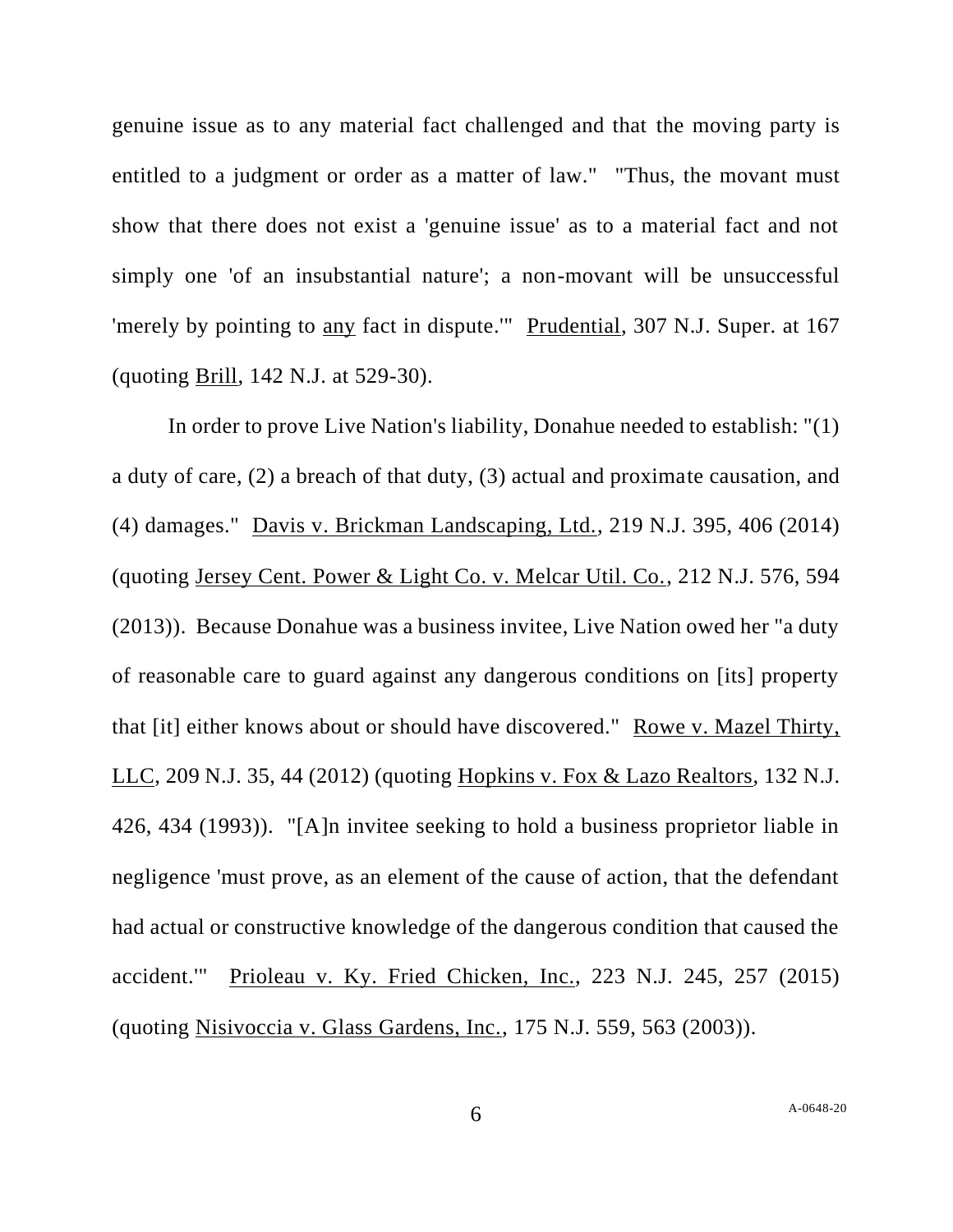The absence of actual or constructive notice of a dangerous condition is generally "fatal to [a] plaintiff's claim of premises liability." Arroyo v. Durling Realty, LLC, 433 N.J. Super. 238, 243 (App. Div. 2013). It is well-established that:

> [a] defendant has constructive notice when the condition existed "for such a length of time as reasonably to have resulted in knowledge and correction had the defendant been reasonably diligent." Parmenter v. Jarvis Drug Stores, Inc., 48 N.J. Super. 507, 510 (App. Div. 1957). Constructive notice can be inferred in various ways. The characteristics of the dangerous condition giving rise to the slip and fall, see, Tua v. Modern Homes, Inc., 64 N.J. Super. 211, 220 (App. Div. 1960) (finding constructive notice where wax on the floor had hardened around the edges), or eyewitness testimony, see, Grzanka v. Pfeifer, 301 N.J. Super. 563, 574 (App. Div. 1997) . . . (finding constructive notice where eyewitness noted the light had been out for a while)[,] may support an inference of constructive notice about the dangerous condition.

> [Troupe v. Burlington Coat Factory Warehouse Corp., 443 N.J. Super. 596, 602 (App. Div. 2016).]

"The mere '[e]xistence of an alleged dangerous condition is not constructive notice of it." Arroyo, 433 N.J. Super. at 243 (alteration in original) (quoting Sims v. City of Newark, 244 N.J. Super. 32, 42 (Law Div. 1990)).

We have carefully reviewed the record and conclude, as did the motion judge, that the lawn seating area at the PNC Center was not a dangerous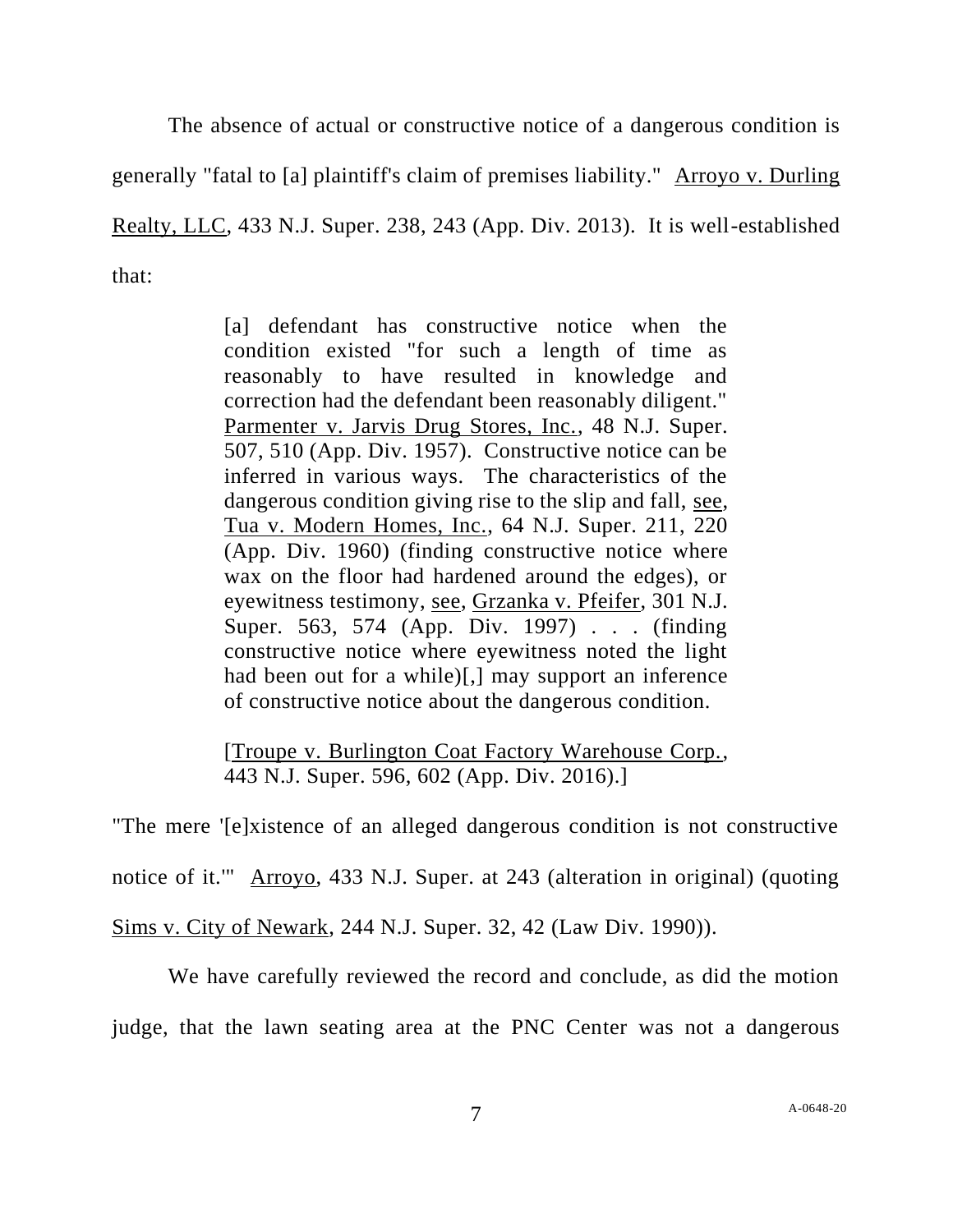condition at the time Donahue fell. As the trial court found, slippery mud is a naturally occurring condition when it rains on a lawn that is open to the elements. There was nothing Live Nation could have done to ameliorate the condition of the lawn once it began to rain. In addition, Donahue, who had previously sat in the lawn area during a concert, was aware of the weather forecast, and admitted that it was common sense that a lawn might be slippery during a rainstorm. Thus, even if the mud was considered to be a dangerous condition, Live Nation breached no duty to Donahue by not warning her of a danger about which she was already aware. $3$ 

Finally, like the trial court, we see no support in the record for Donahue's contention that Live Nation breached a duty to her by allowing portions of the lawn area to be worn down to dirt that turned to mud when it rained. Donahue elected to purchase tickets to an outdoor seating area during an evening rainstorm. Donahue had been in the lawn seating area previously. During discovery she stated that she expected there would be more grass than dirt in the area. There is, however, nothing in the record describing with precision the

<sup>3</sup> We question, too, the fairness of imposing a duty on Live Nation to warn patrons of the commonsense fact that mud is slippery during a rainstorm.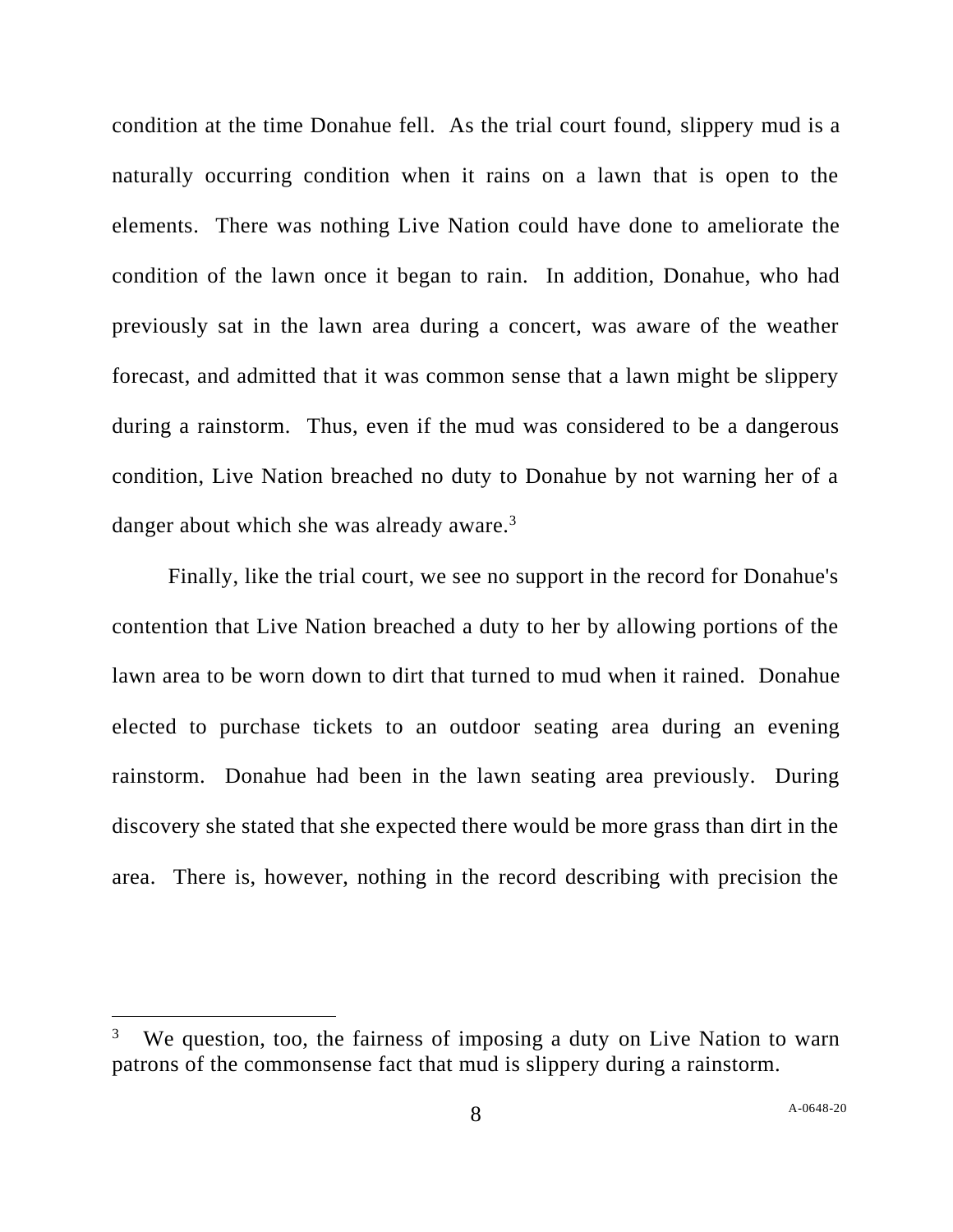extent to which the grass had been worn away or identifying any accepted industry standard of a safe grass-to-dirt ratio for a lawn used for concert seating.

Finally, we see no error in the trial court's rejection of the expert opinion offered by Donahue. The opinion set forth in the written report is not predicated on an inspection of the lawn area as it existed at the time of the fall. It is instead based on the expert's examination of the lawn two years after the incident and subsequent to NJTA's modification of the lawn through the addition of artificial turf. Although he opined that the slope of the area at the time of his inspection was dangerous, he could not identify the slope of the area at the time of the fall. In addition, the expert relied on building standards applicable to means of egress, but Donahue was not exiting the lawn area when she fell. She was, instead, traversing a sloped area. As a result, the report contained nothing more than the expert's net opinion that the lawn area was in a dangerous condition at the site and time of Donahue's fall. The trial court correctly concluded that the opinion was inadmissible. See Pomerantz Paper Corp. v. New Cmty. Corp., 207 N.J. 344, 373 (2011) ("[I]f an expert cannot offer objective support for his or her opinions, but testifies only to a view about a standard that is 'personal,' it fails because it is a mere net opinion.").